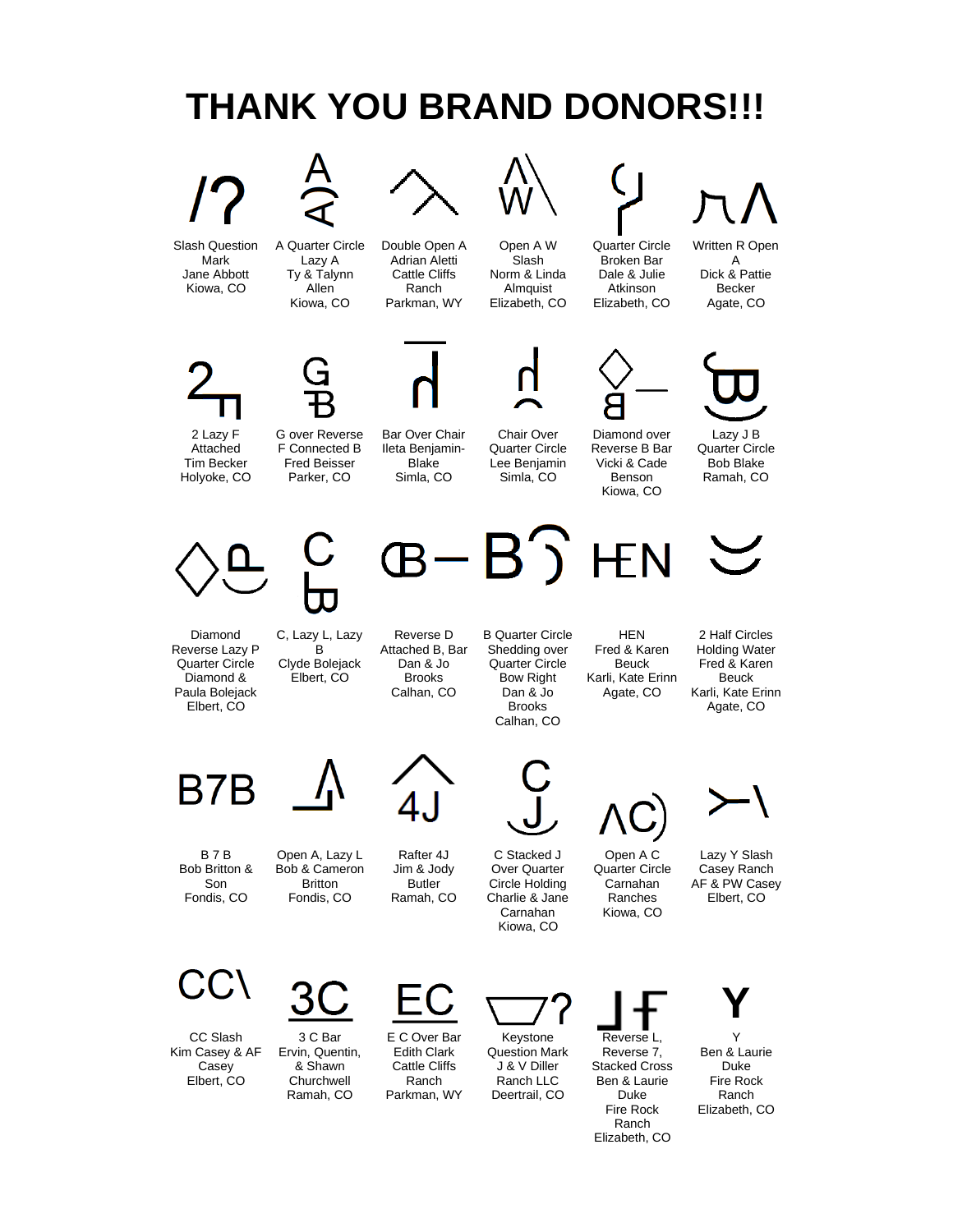

Koepke Matheson, CO

Ramah, CO

Loyd Link Lakewood, CO

Elbert, CO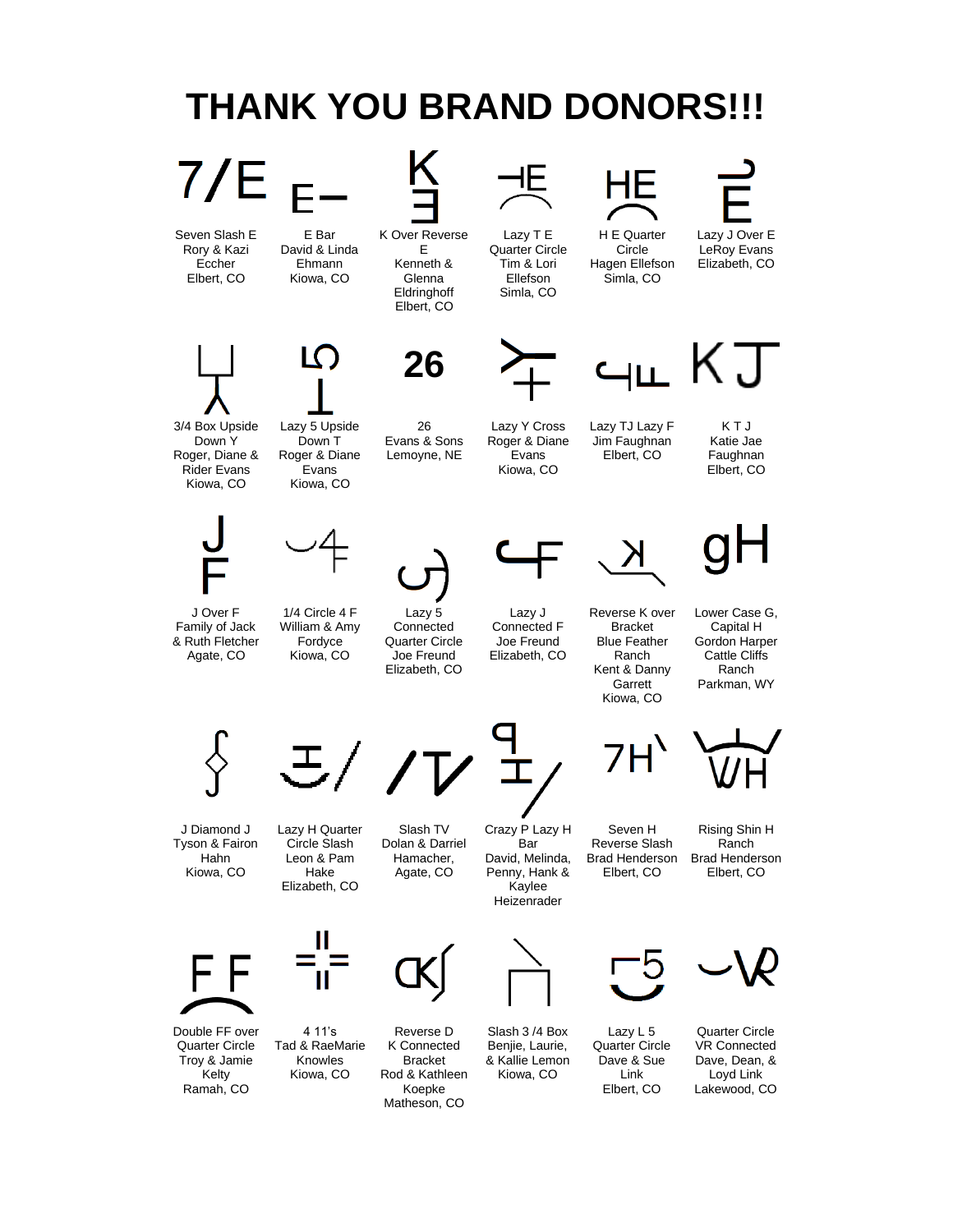# $G \wedge L C \backslash W$

G Triangle L Garrett Liss Elbert, CO

C Slash W Clayton Liss Elbert, CO

Lazy M J Lazy L Jason & Mary Sue Liss Elbert, CO

Bar Lazy Flowing M Quarter Circle Scott & Sarah Maranville Ramah, CO

#### J I Bar Gary & Deborah

Maul Kiowa, CO

T M Gary & Deborah Maul Kiowa, CO

**TM**









L 6 Doug, Cynthe, & Sarah McFarland

Round m Backward J Slash Jimmie McClain Kiowa, CO

Flying V Sue McClain Calhan, CO

**T**

Rams Horn Robert McClain Calhan, CO

Dipper Robert McClain Calhan, CO M Reverse K McCune Ranch Elbert, CO





61 Bar Doug & Cynthe **McFarland** 

**61 U**

Kiowa, CO U Over T John & Sherry Metli Matheson, CO



Slash P Connected L Garrett Miller Kiowa, CO

Rocking Twelve Quentin & Brock Miller, Kiowa,CO

Quarter Circle M Turkey Track Ric Miller

Kiowa, CO



T Connected G Greg, Tammy, Chanse, Kenzi & Cole Mitchell Simla, CO

Reverse E and I Greg, Tammy, Chanse, Kenzi & Cole Mitchell Simla, CO



P Strung Bracket E Phil & Elaine Mueller Mueller Ranch Franktown, CO

Written N Quarter Circle Quarter Circle Verana Nelson Elizabeth, CO



Reverse F Connected P Bar Floyd & Colleen Pakuer Deer Trail, CO



Open Box Spear Cevey & Ashley Pennington Kiowa, CO





**Pyatt** 



Open A Lazy U Cole & Cauy **Pennington** Kiowa, CO

Rafter Written R Pete, Kade, Jack, & Mylee Simla, CO Lazy K Rocking P Kade Pyatt Simla, CO

Reverse R R Quarter Circle Daniel & Eileen Rademacher Kiowa, CO



Written E Reverse Written G Nancy Ramsour Kiowa, CO



Agate, CO

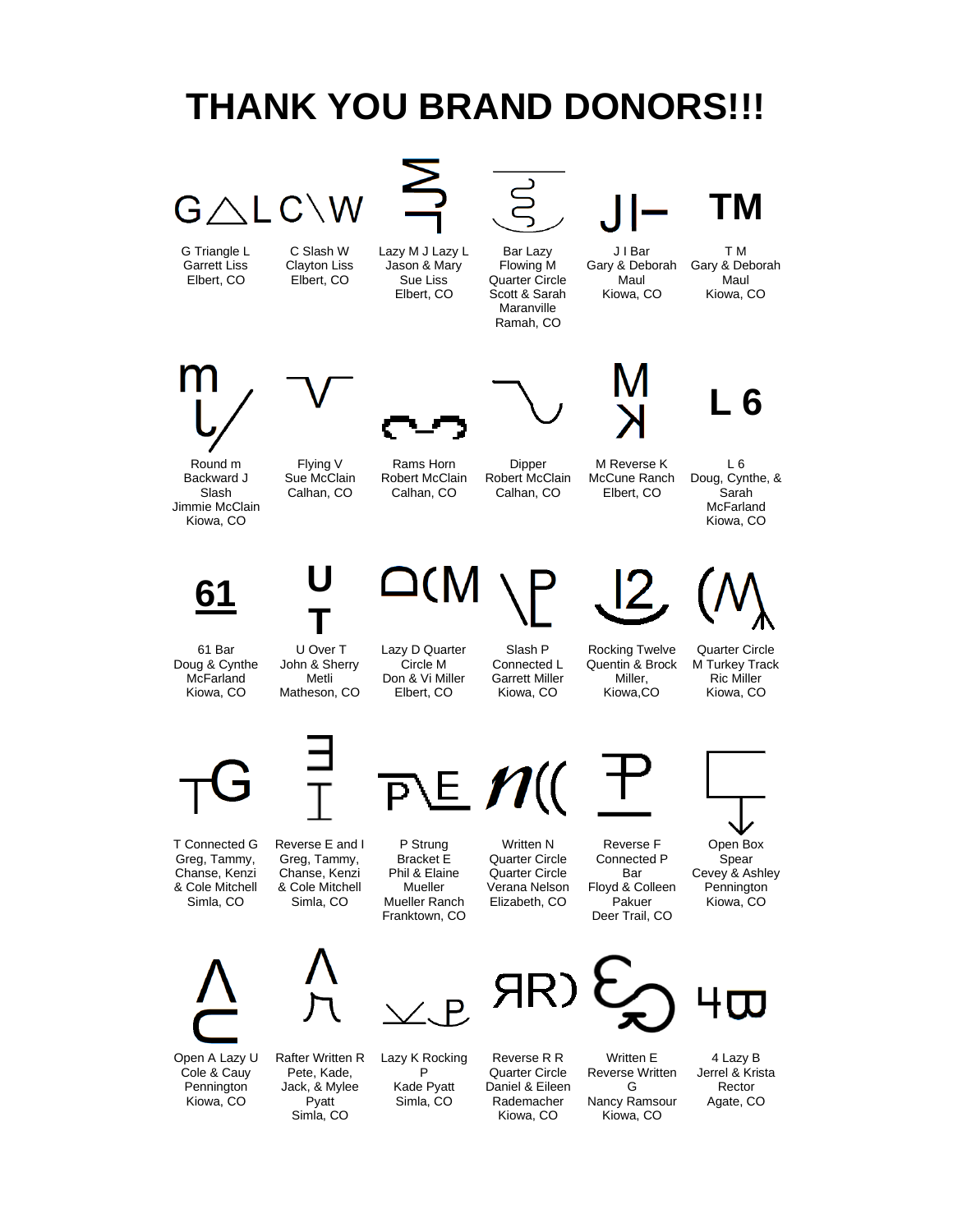

Laddy & Lonny Trehal Kiowa, CO

Reverse C over

Lazy T Rowan & Marilyn Tyson Elbert, CO

Lazy T over Lazy V Rowan & Marilyn Tyson Elbert, CO

LIX Morris & Verna Ververs Simla, CO

5K over Quarter Circle Jill Walkinshaw

Elizabeth, CO